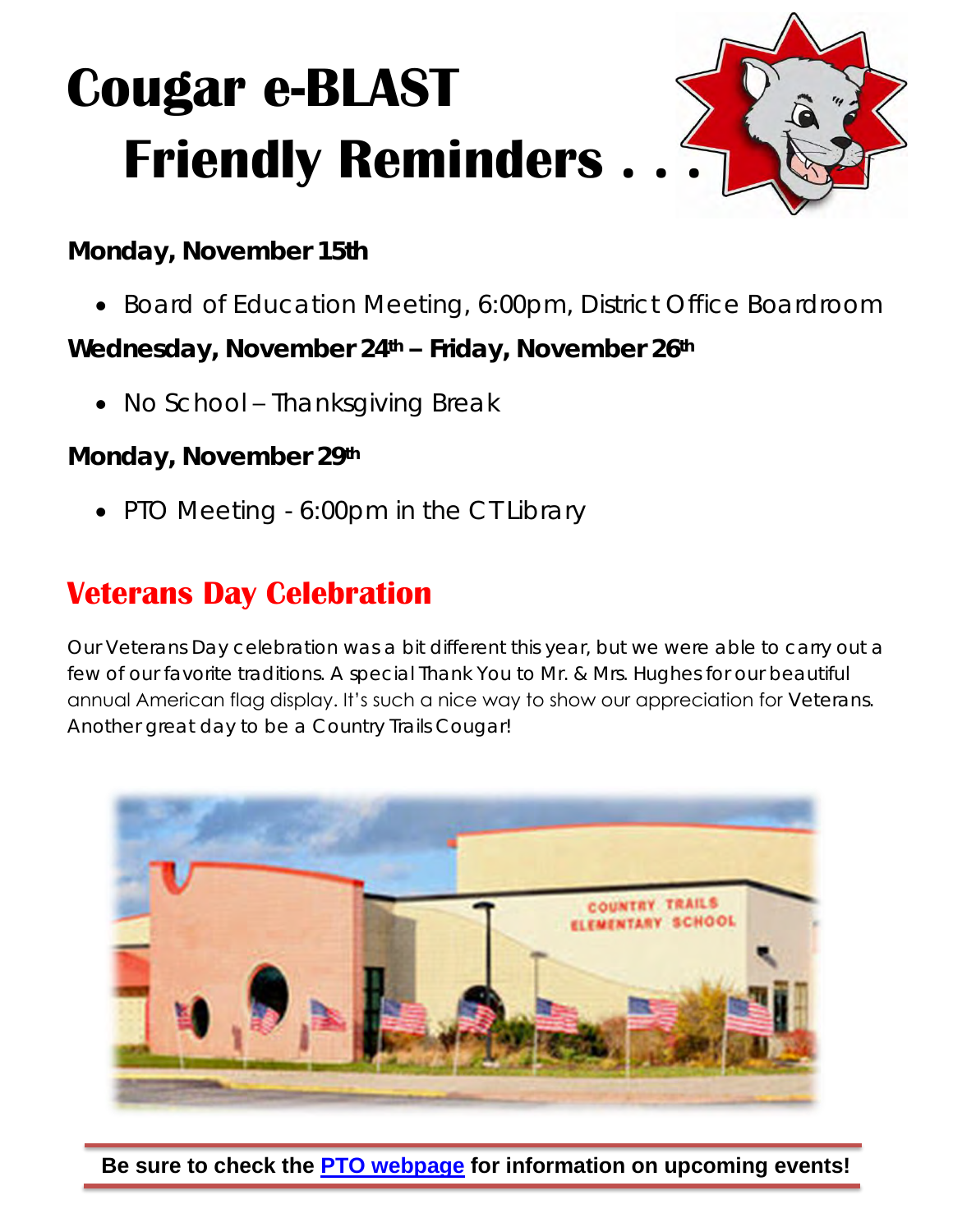







**Be sure to check the [PTO webpage](http://ct.central301.net/ptoptc/) for information on upcoming events!**